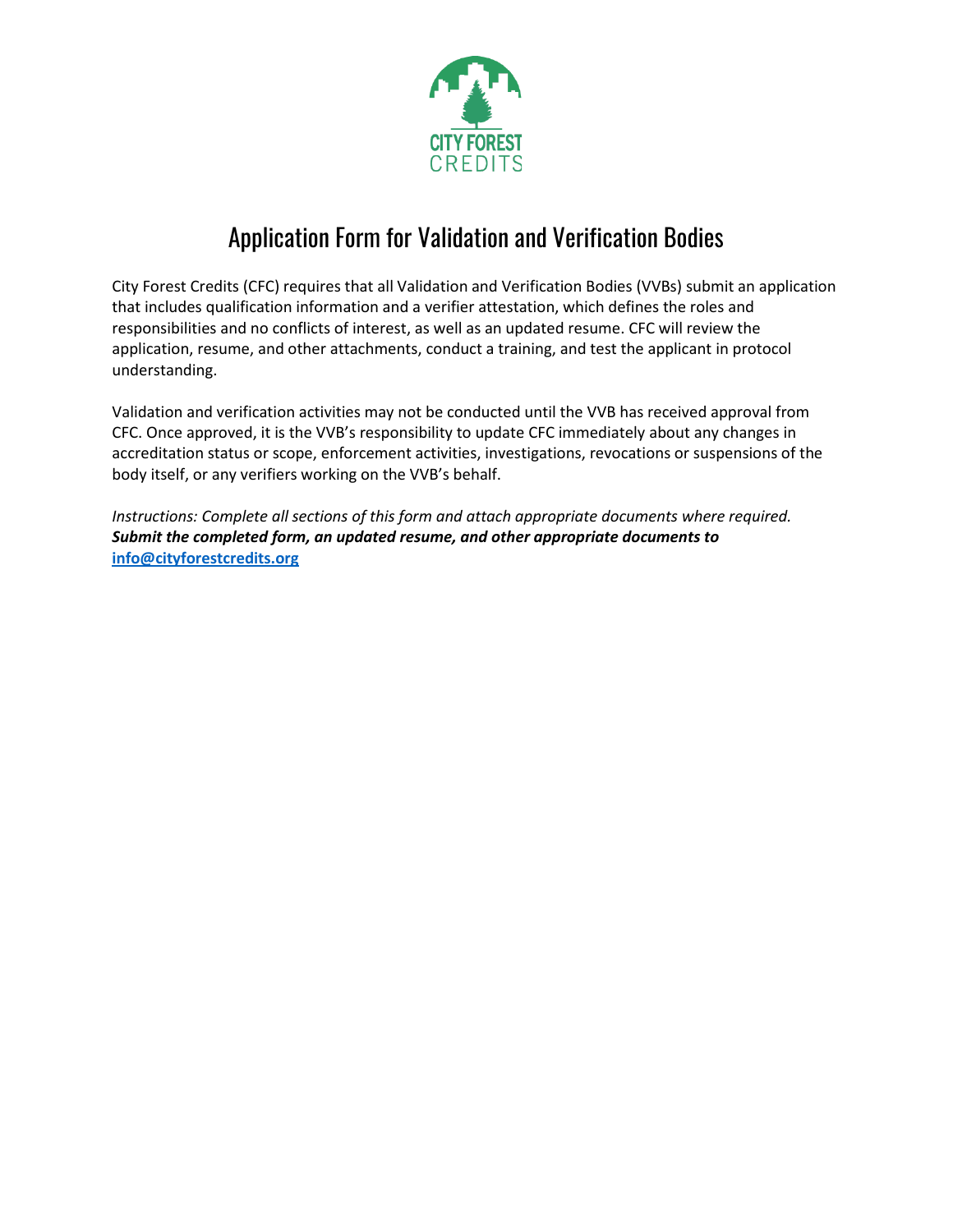## **General Information**

| Date of application submission    | Provide date                                                                |
|-----------------------------------|-----------------------------------------------------------------------------|
| Applicant name                    | Provide name of organization or individual                                  |
| Primary contact person            | Provide name, title, mailing address, phone, email                          |
| Secondary contact person          | If applicable, provide name and information for<br>secondary contact person |
| City Forest Credits protocol type | Provide name of protocol, either tree planting or tree<br>preservation      |

## **Qualifications**

| General validation and/or verification<br>experience                                                                                                                                                                                                       | Describe experience                        |
|------------------------------------------------------------------------------------------------------------------------------------------------------------------------------------------------------------------------------------------------------------|--------------------------------------------|
| Applicant demonstrates competencies<br>through one of the two paths:<br>1) Accreditation by a member of the<br>International Accreditation Forum for<br>project validation and verification, or<br>meets the competence requirements                       | Describe details of applicant competencies |
| as set out in International Organization<br>for Standard (ISO) 14065:2013                                                                                                                                                                                  |                                            |
| Credentials, experience, or<br>2)<br>proficiencies in the following:                                                                                                                                                                                       |                                            |
| a. Educational background such<br>as B.A. or B.S. with a major,<br>minor, or concentration in<br>forestry or urban forestry from<br>an accredited college or<br>university, or work experience<br>of at least three years in urban<br>forestry or forestry |                                            |
| b. Membership in a forestry or<br>urban forestry related<br>professional organization with<br><b>Continuing Education</b><br>requirements<br>Greenhouse gas accounting<br>c.<br>and monitoring                                                             |                                            |
| Other relevant programs and scopes for                                                                                                                                                                                                                     | Provide information                        |
| which the applicant is currently in good<br>standing                                                                                                                                                                                                       |                                            |